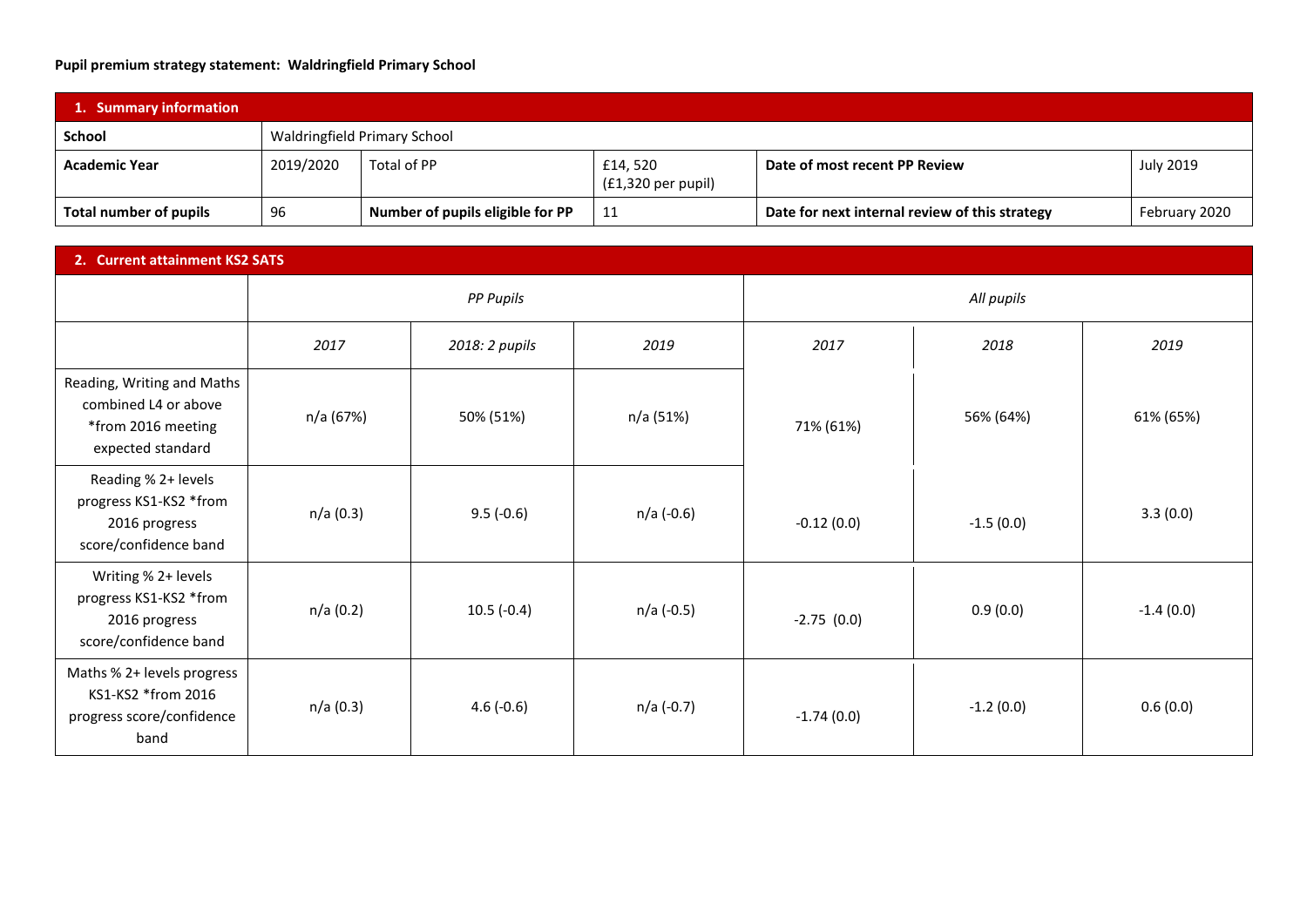|                           | 3. Barriers to future attainment                                                                                                                                                        |                                                                                                                                                                                                                                                                                 |  |  |  |  |  |
|---------------------------|-----------------------------------------------------------------------------------------------------------------------------------------------------------------------------------------|---------------------------------------------------------------------------------------------------------------------------------------------------------------------------------------------------------------------------------------------------------------------------------|--|--|--|--|--|
| <b>In-school barriers</b> |                                                                                                                                                                                         |                                                                                                                                                                                                                                                                                 |  |  |  |  |  |
| Α.                        | Children with Pupil Premium do not always do as well as other pupils and do not achieve age-related expectations at termly teacher assessment<br>points                                 |                                                                                                                                                                                                                                                                                 |  |  |  |  |  |
| <b>B.</b>                 | Children in the vulnerable groups do not have access to wider reading material and extended opportunities at home                                                                       |                                                                                                                                                                                                                                                                                 |  |  |  |  |  |
| C.                        | Pupils' social, emotional and mental health needs impact on learning behaviours, which, in turn, affect readiness and ability to engage with the<br>curriculum and to sustain progress. |                                                                                                                                                                                                                                                                                 |  |  |  |  |  |
|                           | <b>External barriers</b>                                                                                                                                                                |                                                                                                                                                                                                                                                                                 |  |  |  |  |  |
| D.                        | Increased attendance rates for all pupils including those for whom the school receives Pupil Premium.                                                                                   |                                                                                                                                                                                                                                                                                 |  |  |  |  |  |
| E                         | Access to extra-curricular activities - especially educational experiences such as residential visits to build confidence and self-esteem                                               |                                                                                                                                                                                                                                                                                 |  |  |  |  |  |
|                           | <b>4. Desired outcomes</b>                                                                                                                                                              |                                                                                                                                                                                                                                                                                 |  |  |  |  |  |
|                           | Desired outcomes and how they will be measured                                                                                                                                          | Success criteria                                                                                                                                                                                                                                                                |  |  |  |  |  |
| Α.                        | At least 50% of children in receipt of Pupil Premium to achieve age related expectations at half termly<br>assessment points                                                            | Termly data shows that disadvantaged children are on track to meet<br>national expectations<br>Year group data identifies that writing and maths data is line in with or<br>exceeding expectations<br>At least 50% of PP children will be at expected or better each term       |  |  |  |  |  |
| В.                        | Children in the vulnerable groups do not have access to wider reading material and extended<br>opportunities at home                                                                    | Children in receipt of Pupil Premium to be funded for WOW moments<br>and library stock is replenished to ensure there is good quality reading<br>material for all children<br>New reading scheme introduced and embedded across KS1                                             |  |  |  |  |  |
| C.                        | Art therapy and counsellor supports pupils with identified social, emotional and mental health needs,<br>minimising the impact on their academic progress                               | Through meetings with HT and parents the art therapist and counsellor<br>speaks of the children's emotional resilience and how it has improved<br>All Pupil Premium children receive THRIVE sessions, either in a group or<br>individually (see individual THRIVE action plans) |  |  |  |  |  |
| D.                        | Increased attendance rates for all pupils including those for whom the school receives Pupil Premium.                                                                                   | Reduce the number of persistent absentees among pupils eligible for PP<br>to 10% or below. Overall PP attendance remains above national<br>comparator and narrows the gap to non-disadvantaged pupils<br>nationally.<br>Paid WOOSH sessions for PP children                     |  |  |  |  |  |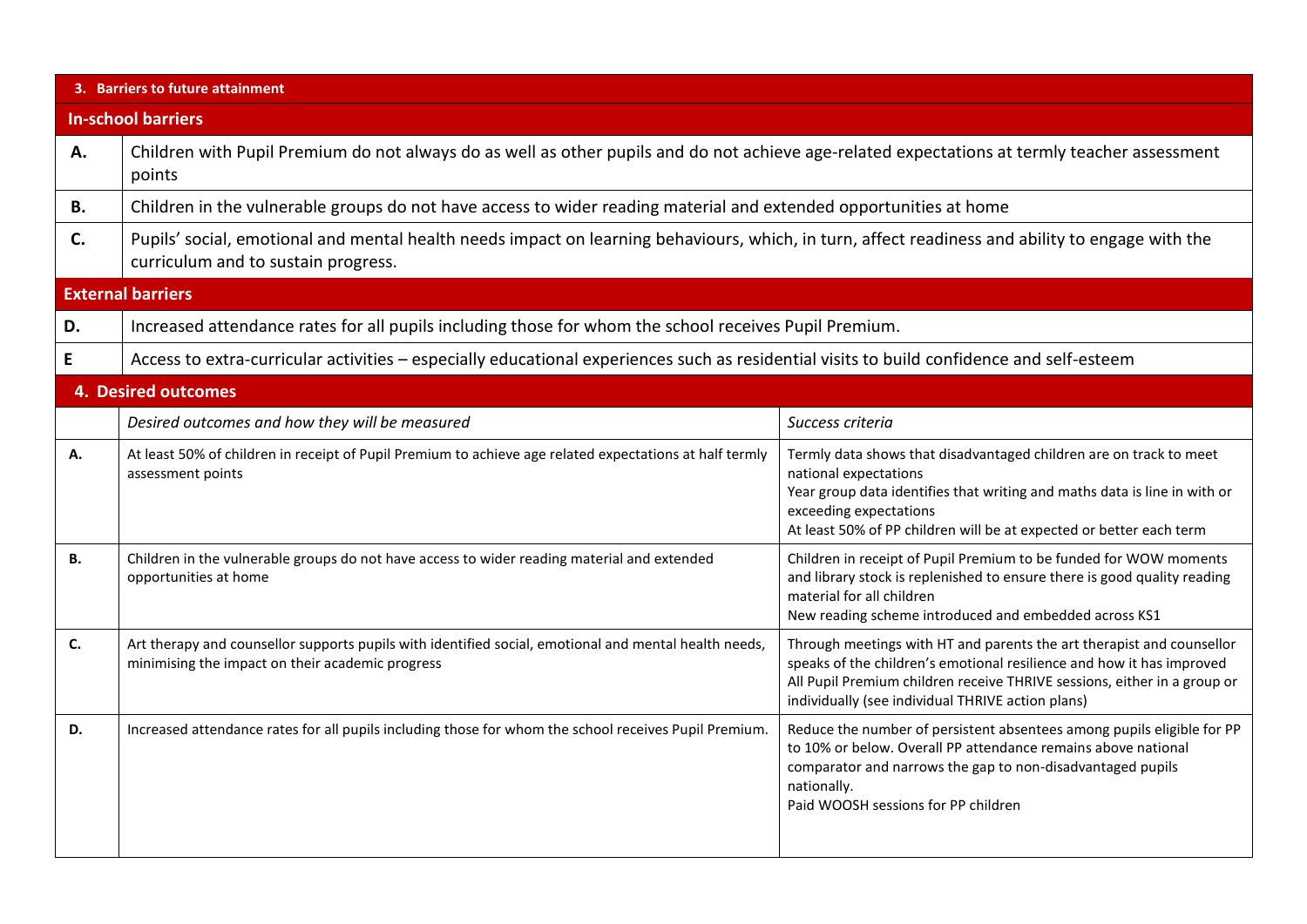| 5. Planned expenditure                                                                                                                                                                      |                                                                                                                                                                                                                                            |                                                                                                                                                                                                                                                                                                                                                                                                                           |                                                                                                                                  |                                    |                                         |  |  |
|---------------------------------------------------------------------------------------------------------------------------------------------------------------------------------------------|--------------------------------------------------------------------------------------------------------------------------------------------------------------------------------------------------------------------------------------------|---------------------------------------------------------------------------------------------------------------------------------------------------------------------------------------------------------------------------------------------------------------------------------------------------------------------------------------------------------------------------------------------------------------------------|----------------------------------------------------------------------------------------------------------------------------------|------------------------------------|-----------------------------------------|--|--|
| Academic year                                                                                                                                                                               | 2019/2020                                                                                                                                                                                                                                  |                                                                                                                                                                                                                                                                                                                                                                                                                           |                                                                                                                                  |                                    |                                         |  |  |
| The three headings below enable schools to demonstrate how they are using the pupil premium to improve classroom pedagogy, provide targeted support and support whole school<br>strategies. |                                                                                                                                                                                                                                            |                                                                                                                                                                                                                                                                                                                                                                                                                           |                                                                                                                                  |                                    |                                         |  |  |
| i. Quality of teaching for all                                                                                                                                                              |                                                                                                                                                                                                                                            |                                                                                                                                                                                                                                                                                                                                                                                                                           |                                                                                                                                  |                                    |                                         |  |  |
| <b>Desired outcome</b>                                                                                                                                                                      | Chosen action / approach                                                                                                                                                                                                                   | What is the evidence and rationale for<br>this choice?                                                                                                                                                                                                                                                                                                                                                                    | How will you ensure it is<br>implemented well?                                                                                   | <b>Staff lead</b>                  | When will you review<br>implementation? |  |  |
| A. At least 50% of children in<br>receipt of Pupil Premium to<br>achieve age related<br>expectations at half termly<br>assessment points                                                    | Whole School Spelling<br>scheme introduced and<br>embedded<br>KPI writing grids used to show<br>progress, gaps and during<br>moderation across the school<br>and with FOSS schools<br>Power Maths embedded in<br>each class                | Spelling is a weak area from book scrutiny<br>and Year 2 SAT information. A consistent<br>approach is required<br>Same gaps reoccurring in books over time.<br>Maths teaching across the school lacked<br>consistency. The introduction of Power<br>Maths helps to provide all staff and<br>children with a consistent base for their<br>maths teaching whilst at the same time<br>extended the opportunities for mastery | Learning walks<br><b>Pupil Progress Meetings</b><br>Book scrutiny<br>C&A cmt meetings<br>Maths and Literacy lead release<br>time | All teaching<br>staff<br><b>SW</b> | February 2020                           |  |  |
| A. At least 50% of children in<br>receipt of Pupil Premium to<br>achieve age related<br>expectations at half termly<br>assessment points                                                    | Half-termly pupil progress<br>meetings focused on pupil<br>premium children. Pupil<br>premium intervention grids to<br>be completed                                                                                                        | 60% of PP children achieved age related<br>expectations (ARE) in Reading and Maths<br>in the academic year 2018/2019<br>50% achieved ARE in writing.<br>Over the last few years the national figure<br>of PP children achieving ARE at the end of<br>KS2 has been at least 50%. We would like<br>to ensure that our half termly figures<br>exceed this                                                                    |                                                                                                                                  | All teaching<br>staff<br>SW        | February 2020                           |  |  |
| B. Children in the vulnerable<br>groups do not have access to<br>wider reading material and<br>extended opportunities at<br>home                                                            | Introduce new reading<br>scheme to encourage breadth<br>of reading as well as focused<br>comprehension skills<br>Invest money into the school<br>library to ensure non-fiction<br>books are up to date,<br>accessible and appealing to all | Monitoring of reading diaries shows that<br>this groups of children do not have wider<br>access to resources.<br>With the introduction of a new reading<br>scheme in KS1, we hope this will<br>encourage parents to read daily with their<br>children<br>The library is being used more regularly<br>and we want to ensure the quality of the<br>books on offer appeal to all.                                            |                                                                                                                                  | All teaching<br>staff<br><b>SW</b> | February 2020                           |  |  |